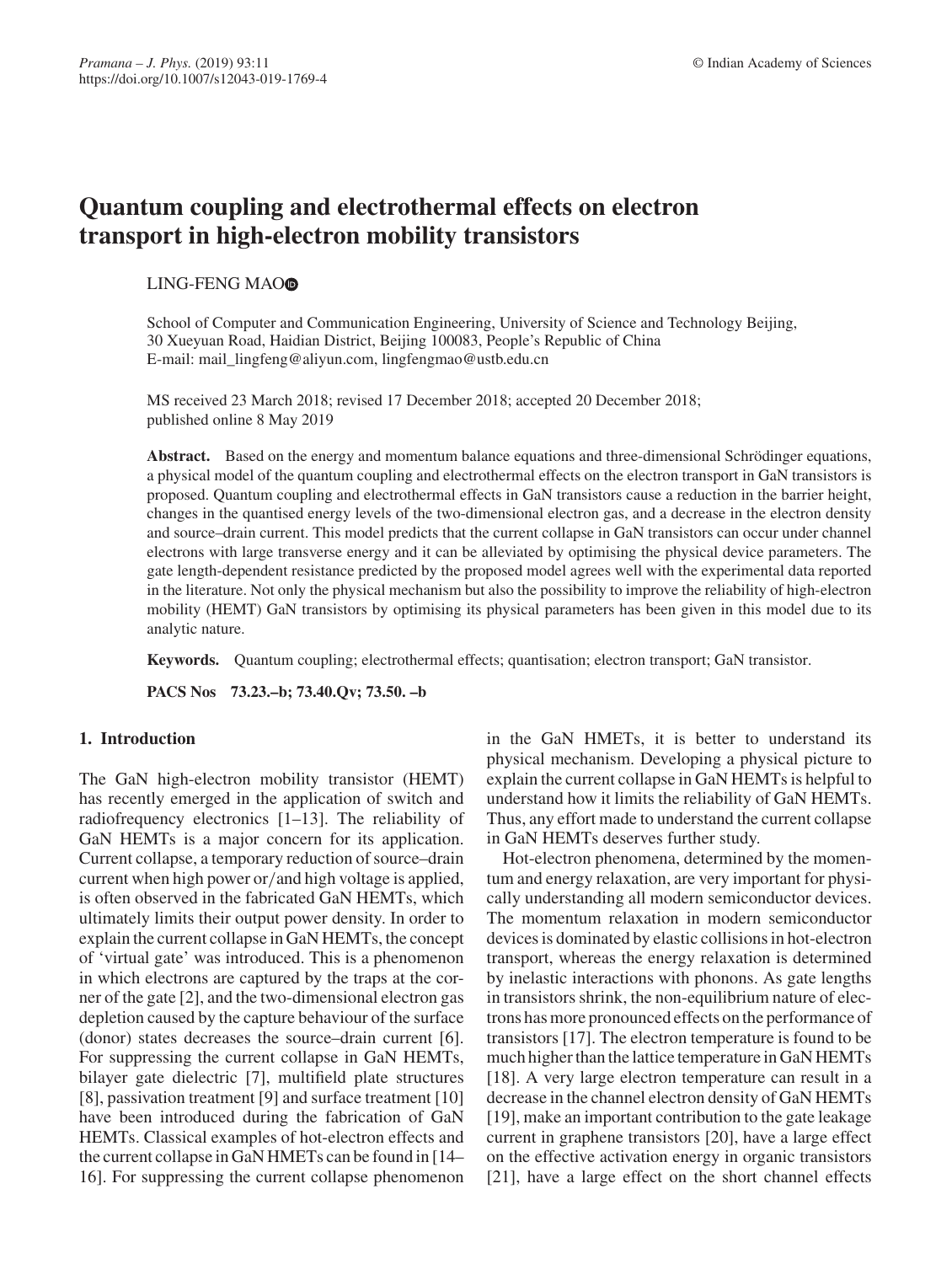The two-dimensional electron gas is confined to the AlGaN–GaN interface in a conventional GaN HEMT, which can lead to the energy quantisation of the electron motion along the direction perpendicular to the AlGaN– GaN interface. Such an energy quantisation will redistribute the channel electrons, and thus has a significant influence on the performance of the GaN-based HEMTs. With the help of the solution to the coupled Poisson and Schrödinger equations, the quantum feature of the channel electrons in the GaN HEMTs could physically be understood. One can note that the one-dimensional parabolic band effective-mass theory is often used to study the quantum feature of the device performance. The one-dimensional parabolic band effective-mass theory implies the approximation that there is no quantum coupling among the components of electron motions in three directions. Additionally, one can note that the quantum coupling due to the effective electron mass mismatch at the heterojunction interface in a transistor can lead to an overestimation of effective barrier height [25–31]. The tunnelling current in the experiments is much higher than the theoretical prediction which is based on quantum coupling, neglecting the hotelectron effect [32]. This implies that the impacts of the reduction in the barrier height caused by the hot-electron effects of channel electrons on the energy quantisation cannot be neglected when the electron energy is large enough. All these imply that both the quantum coupling and hot-electron effects should be consolidated and taken into consideration in the modelling of modern semiconductor devices. Electronic traps and electron–phonon interaction were considered as major reasons for current collapse [33,34]. Successful suppression of current collapse by injecting holes was reported in [35]. Note that both electronic traps and electron– phonon interaction can affect the momentum and energy relaxation process which determine the hot-electron effect implying that hot-electron effects include both effects.

The purpose of this paper is to shed some light on how to physically understand the current collapse mechanism in GaN HEMTs with the help of the combination of quantum coupling and electrothermal effects (the energy relaxation of the channel electrons). The proposed model can clearly demonstrate the possible physical origin of the current collapse in GaN HEMTs through its simplicity and analytic nature.

## **11** Page 2 of 12 *Pramana – J. Phys.* (2019) 93:11

## **2. Theory**

The motion of the electrons in the channel of a transistor is determined by [36]

$$
\frac{dE}{dt} = q\vec{v} \cdot \vec{F} - \frac{E - (3/2)k_B T_L}{\tau_e},\tag{1}
$$

$$
\frac{\mathrm{d}\vec{p}}{\mathrm{d}t} = q\vec{F} - \frac{\vec{p}}{\tau_{\rm m}},\tag{2}
$$

where  $T_L$  is the lattice temperature,  $q$  is the electron charge,  $\vec{F}$  is the applied electric field along the channel,  $k_B$  is the Boltzmann constant,  $\tau_e$  is the energy relaxation time,  $\tau_{\rm m}$  is the momentum relaxation time, *E* is the carrier energy,  $\vec{p}$  is the carrier momentum and  $\vec{v}$  is the carrier velocity along the channel. Under the steadystate conditions, eqs (1) and (2) can be rewritten as

$$
E = q\overrightarrow{v} \cdot \overrightarrow{F}\tau_{e} + \frac{3}{2}k_{\text{B}}T_{\text{L}} = \frac{3}{2}k_{\text{B}}T_{e},\tag{3}
$$

$$
\vec{v} = \frac{q \vec{F} \tau_{\rm m}}{m^*} = \mu_{\rm e} \vec{F},\tag{4}
$$

where  $T_e$  is the carrier temperature,  $m^*$  is the effective mass of the carrier and  $\mu$ <sub>e</sub> is the carrier mobility. When a channel electric field  $(F_{ch})$  is applied, the transversal kinetic energy  $(E<sub>tr</sub>)$  of the channel electrons in the plane parallel to AlGaN–GaN interface is

$$
E_{\text{tr}} = qvF_{\text{ch}}\tau_{\text{e}} + k_{\text{B}}T_{\text{L}} = \frac{q^2\tau_{\text{m}}\tau_{\text{e}}(F_{\text{ch}})^2}{m^*} + k_{\text{B}}T_{\text{L}}
$$
  
=  $q\mu_{\text{e}}\tau_{\text{e}}(F_{\text{ch}})^2 + k_{\text{B}}T_{\text{L}} = \frac{1}{2}m^*v^2 + k_{\text{B}}T_{\text{L}}.$  (5)

The Schrödinger equation of a GaN HEMT whose schematic cross-section and band diagram are shown in figure 1 under the circular cylindrical coordinates similar to those in silicon transistors [26–31] is

$$
\left[\frac{-\hbar^2}{2m_{\perp}(z)}\left(\frac{1}{r}\frac{\partial}{\partial r}\left(r\frac{\partial}{\partial r}\right)-\frac{\hbar^2}{r^2}\frac{\partial^2}{\partial \theta^2}\right)\right] -\frac{\hbar^2}{2m_z(z)}\frac{\partial^2}{\partial z^2} + \varphi(z)\right]\xi(z) = E\xi(z),\tag{6}
$$

where  $E$  is the total electron energy,  $\hbar$  is the reduced Planck's constant, *z* direction is the direction perpendicular to the AlGaN–GaN interface,  $U(z)$  is the potential barrier along the *z* direction,  $\xi(z)$  is the wave function along the  $\zeta$  direction,  $r$  is the transverse coordinate in the plane parallel to the GaN–AlGaN interface,  $\theta$  is the azimuth and  $m_{\perp}$  and  $m_{\tilde{z}}$  denote the effective electron mass parallel and perpendicular to the GaN–AlGaN interface at the position of *z*, respectively. Note that  $\left[\hat{p}_{\perp}, \hat{H}\right] = 0$  according to eq. (6)  $\left(\hat{p}_{\perp}\right)$  is the electron momentum operator parallel to the AlGaN–GaN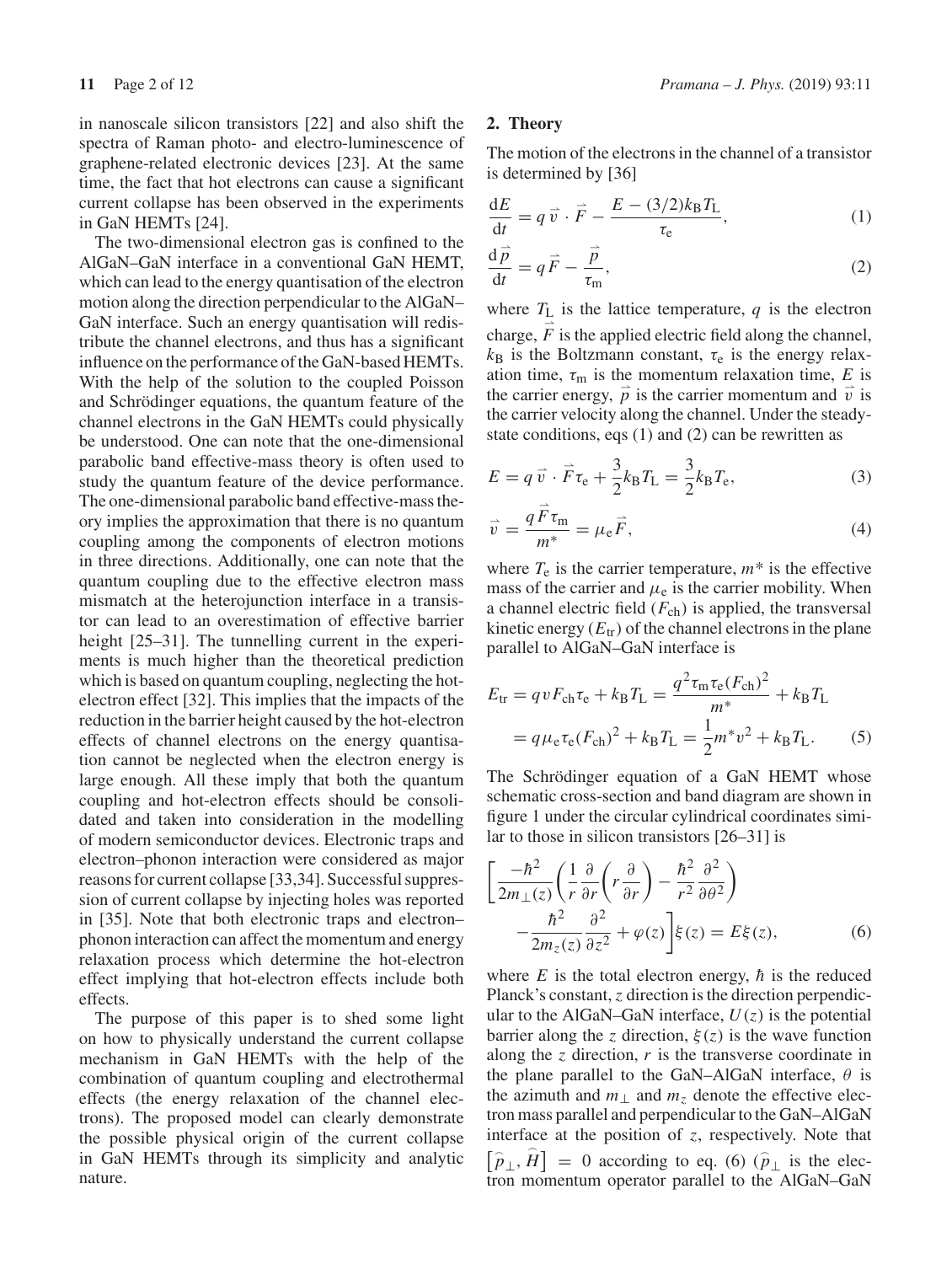

**Figure 1.** (**a**) Schematic cross-section and (**b**) the band diagram of the AlGaN/GaN HEMTs conventional structure.

interface and  $\hat{H}$  is the Hermitian operator), which represents the conservation of transverse electron momentum. Therefore, the solution  $\xi(z) = \varphi(r, \theta) \psi(z)$  $(\varphi(r, \theta))$  and  $\varphi(z)$  are the wave functions which are parallel and perpendicular to the AlGaN–GaN interface), and  $\phi(z)$  satisfies

$$
\left[ -\frac{\hbar^2}{2m_z(z)} \frac{\partial^2}{\partial z^2} + U(z) \right] \phi(z) = E_z(z) \phi(z). \tag{7}
$$

The longitudinal electron energies in GaN, AlGaN and the metal gate of a GaN HEMT due to the transverse momentum conservation are

$$
E_z^{\text{Gal}} = E - \frac{\hbar^2 k_r^2}{2m_{\perp - \text{Gal}}^*},\tag{8}
$$

$$
E_z^{\text{AlGaN}} = E - \frac{\hbar^2 k_r^2}{2m_{\perp \text{-AlGaN}}^*},\tag{9}
$$

$$
E_z^{\rm G} = E - \frac{\hbar^2 k_r^2}{2m_{\perp - \rm G}^*},\tag{10}
$$

where  $k_r$  is the transverse wave vector, and  $m^*_{\perp-\text{GaN}},$ <br> $m^*_{\perp-\text{AlGaN}}, m^*_{\perp-\text{G}}$  are the effective transverse mass of

the GaN, the AlGaN and the gate in a GaN HEMT, respectively. Equations (9) and (10) can be rewritten as

$$
E_z^{\text{AlGaN}} = E_z^{\text{GaN}} + \frac{\hbar^2 k_r^2}{2m_{\perp-\text{GaN}}^*} - \frac{\hbar^2 k_r^2}{2m_{\perp-\text{AlGaN}}^*},\tag{11}
$$

$$
E_z^{\rm G} = E_z^{\rm GaN} + \frac{\hbar^2 k_r^2}{2m_{\perp - \rm GaN}^*} - \frac{\hbar^2 k_r^2}{2m_{\perp - \rm G}^*}.
$$
 (12)

According to eqs (11) and (12), the Schrödinger equations in the GaN layer, the AlGaN layer, and the gate of a GaN HEMT are

$$
\begin{aligned}\n&\left[-\frac{\hbar^2}{2m_{\text{GAN}-z}^*}\frac{\partial^2}{\partial z^2} + U(z)\right]\psi(z) \\
&= E_z^{\text{Gal}}\psi(z), \\
&\left[-\frac{\hbar^2}{2m_{\text{AlGAN}-z}^*}\frac{\partial^2}{\partial z^2} \\
&+ \left(U(z) - \left(1 - \frac{m_{\perp - \text{Gal}}^*}{m_{\perp - \text{AlGAN}}^*}\right)E_{\text{tr}}\right)\right]\psi(z) \\
&= E_z^{\text{Gal}}\psi(z),\n\end{aligned} \tag{14}
$$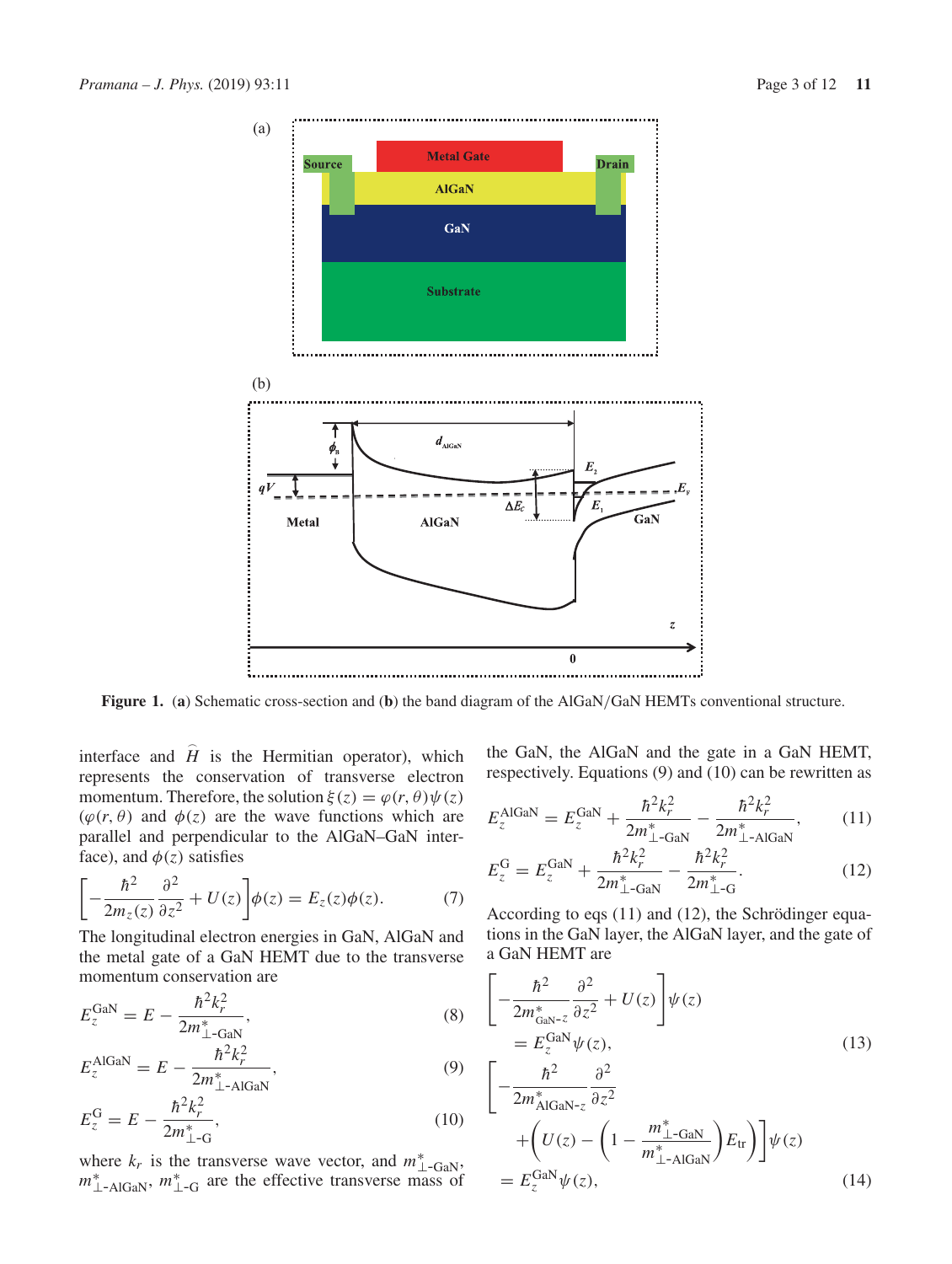$$
\begin{aligned}\n&\left[-\frac{\hbar^2}{2m_{\text{G-z}}^*}\frac{\partial^2}{\partial z^2} + \left(U(z) - \left(1 - \frac{m_{\perp - \text{GaN}}^*}{m_{\perp - \text{G}}^*}\right)E_{\text{tr}}\right)\right]\psi(z) \\
&= E_z^{\text{Gal}}\psi(z),\n\end{aligned} \tag{15}
$$

where  $m_{\text{GaN-z}}^*$ ,  $m_{\text{AlGaN-z}}^*$  and  $m_{\text{G-z}}^*$  are the effective longitudinal mass of the GaN layer, the AlGaN layer and the gate in a GaN HEMT, respectively. Under the triangular quantum well approximation that  $U(z) = qF_s$  GaNz  $(F<sub>s</sub>_{\text{Gal}})$  is the normal surface electric field in the GaN layer whose direction is perpendicular to the AlGaN– GaN interface), the energy eigenvalues are [37–39]

$$
E_{ij} = \left(\frac{\hbar^2}{2m_{\text{GAN-z}}^*}\right)^{1/3} \left[\frac{3\pi}{2} q F_{\text{s\_GAN}}\left(i + \frac{3}{4}\right)\right]^{2/3}
$$
  
(*i* = 0, 1, 2, ...). (16)

By solving the Poisson's equation under total depletion approximation [40,41], the sheet carrier density in the channel is

$$
n_{\rm s} = \frac{\varepsilon_{\rm AlGaN}}{q(d_{\rm AlGaN} + \Delta d)} \left[ V_{\rm GS} - \left( \frac{\phi_{\rm B}}{q} - \frac{\Delta E_{\rm C}}{q} \right) - \frac{q N_{\rm D} d_{\rm AlGaN}^2}{2 \varepsilon_{\rm AlGaN}} - \frac{\sigma_{\rm AlGaN} d_{\rm AlGaN}}{\varepsilon_{\rm AlGaN}} \right) - \frac{E_{\rm F}}{q} \right], \quad (17)
$$

where  $V_{\text{GS}}$  is the gate–source voltage,  $\phi_{\text{B}}$  is the effective Schottky barrier height,  $\Delta E_C$  is the conduction band offset between AlGaN and GaN,  $N_D$  is the doping density of the AlGaN layer,  $d_{\text{AlGaN}}$  is the thickness of the doped AlGaN layer,  $\sigma$  is the total amount of the sheet charge density induced by polarisation (including spontaneous polarisation, piezoelectric polarisation, etc.),  $\varepsilon_{\text{AlGaN}}$  is the dielectric constant of the AlGaN layer and  $\Delta d$  is the average distance of the two-dimensional electron gas from the AlGaN–GaN interface [42]. One can note that  $\Delta d = 2E_{0i}/(3qF_{\text{GAN}})$  eff) [39] or it is typically 2–4 nm [43].

When a two-dimensional electron gas is formed at the AlGaN–GaN interface, the normal electric field at the two sides of the charge sheet by applying Gauss' law is

$$
\varepsilon_{\text{gate}} F_{\text{s\_gate}} S + \varepsilon_{\text{GaN}} F_{\text{GaN}} S = \pm q n_{\text{s}} S,\tag{18}
$$

where *S* is the unit area. When the electric flux through the gate–AlGaN interface is zero, it means that the electric field in the gate is zero, implying that the gate material is a metal or a conductor, and the normal surface electric field in the GaN layer equals  $qn_s/\varepsilon_{\text{GaN}}$ . When the electric flux through the gate–AlGaN interface is non-zero, e.g. the gate material is GaN, the normal surface electric field in the GaN layer equals  $qn_s/2\varepsilon_{\text{GaN}}$ , else let  $R_E(qn_s/\varepsilon_{\text{GaN}})$ . Here,  $R_E$  is the ratio

of the electric flux through the AlGaN–GaN interface to total electric flux and thus, the normal surface electric field in the GaN side is

$$
F_{\rm s\_GAN} = \frac{R_{\rm E} \varepsilon_{\rm AlGAN}}{\varepsilon_{\rm GaN} (d_{\rm AlGAN} + \Delta d)} \times \left[ V_{\rm GS} - \left( \frac{\phi_{\rm B}}{q} - \frac{\Delta E_{\rm C}}{q} - \frac{q N_{\rm D} d_{\rm AlGaN}^2}{q} - \frac{\sigma_{\rm AlGaN} d_{\rm AlGaN}}{\varepsilon_{\rm AlGaN}} \right) - \frac{E_{\rm F}}{q} \right].
$$
\n(19)

 $R_{\rm E}$  = 1 and 1/2 represents the gate material being a metal (conductor) and GaN, respectively. The normal surface electric field in the AlGaN side is

$$
F_{s\_AlGaN} = \frac{R_{E}}{(d_{AlGaN} + \Delta d)}
$$

$$
\times \left[ V_{GS} - \left( \frac{\phi_B}{q} - \frac{\Delta E_C}{q} - \frac{qN_{D}d^2}{2\varepsilon_{AlGaN}} - \frac{\sigma_{AlGaN}d_{AlGaN}}{\varepsilon_{AlGaN}} \right) - \frac{E_{F}}{q} \right].
$$
(20)

Equation (20) is the same as that in [39–41] when the gate is a metal. Due to the effective electron mass mismatch at the heterojunction interface,  $\varphi_B$  and  $\Delta E_C$  seen by channel electrons will be

$$
\phi_{\rm B} + \left(1 - \frac{m_{\perp}^* - \text{GaN}}{m_{\perp}^* - \text{G}}\right) E_{\rm tr} - \left(1 - \frac{m_{\perp}^* - \text{GaN}}{m_{\perp}^* - \text{AlGaN}}\right) E_{\rm tr}
$$

and

$$
\Delta E_{\rm C} - \left(1 - \frac{m_{\perp}^* - GaN}{m_{\perp}^* - AIGaN}}\right) E_{\rm tr}.
$$

Therefore, the normal surface electric field in the channel is

$$
F_{\text{sc\_GaN}} = F_{\text{s\_GaN}} + \frac{R_{\text{E}}}{d_{\text{AlGaN}} + \Delta d}
$$

$$
\times \left(1 - \frac{m_{\perp - \text{GaN}}^*}{m_{\perp - \text{G}}^*}\right) \frac{E_{\text{tr}}}{q}.
$$
(21)

Using a first-order Taylor series approximation, the quantised energy levels after considering the quantum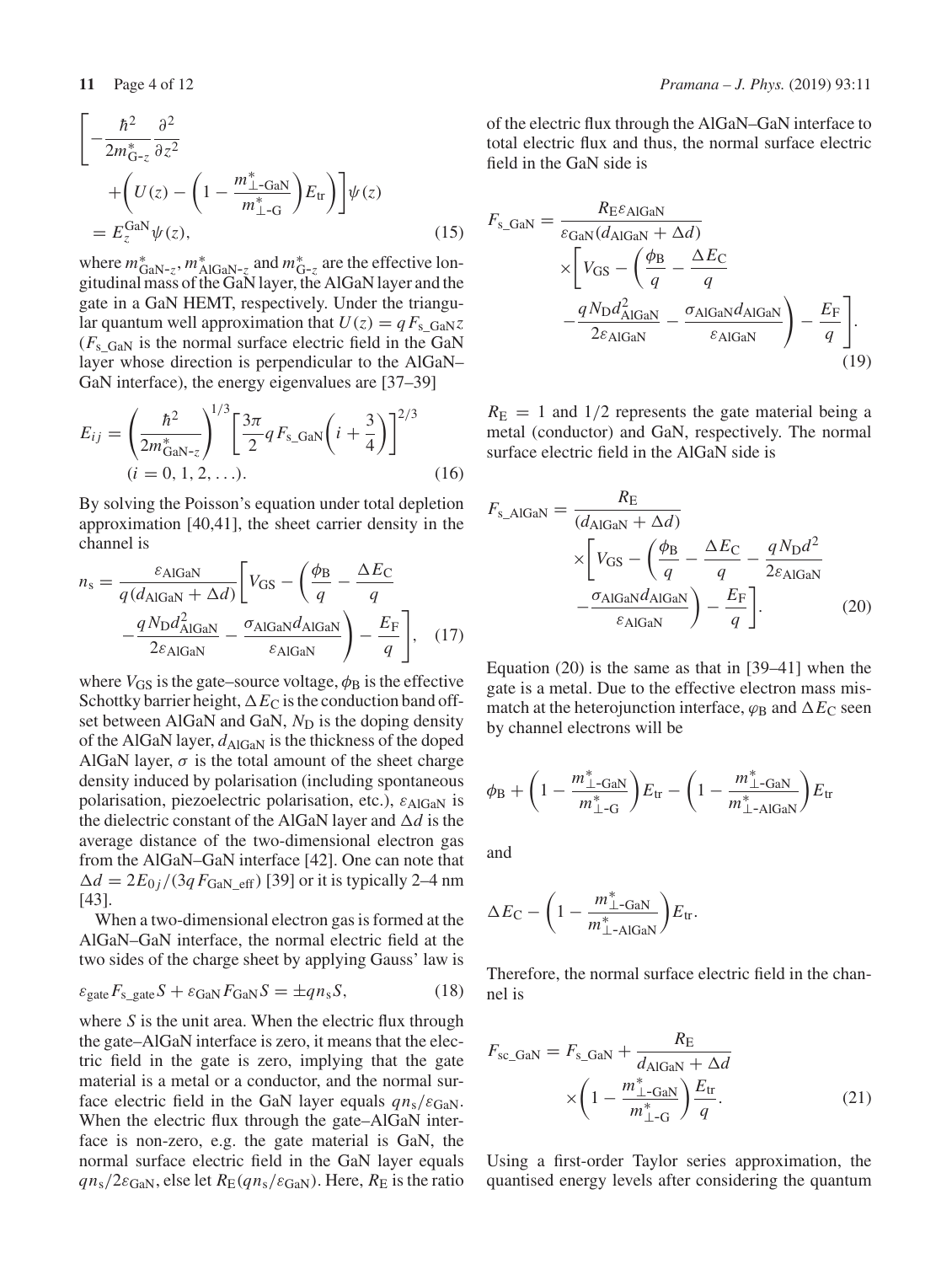coupling are

$$
E_{ij-c} = E_{ij} + \frac{2}{3F_{s\text{_GaN}}} \frac{1}{d_{\text{AlGaN}} + \Delta d} \left( 1 - \frac{m_{\perp}^{*} - \text{GaN}}{m_{\perp}^{*} - G} \right)
$$

$$
\times \left( \frac{\hbar^{2}}{2m_{\text{GaN}-z}^{*}} \left[ \frac{3\pi}{2} q \left( i + \frac{3}{4} \right) \right]^{2} \right)^{1/3} \frac{E_{tr}}{q}
$$

$$
i = 0, 1, 2, .... \tag{22}
$$

Under the assumption that only the first two quantum states are occupied by channel electrons, the electron density in the channel is [44]

$$
n_{\text{inv}} = k_{\text{B}} T_{\text{L}} \frac{m_{\perp - \text{Gal}}^{*}}{\pi \hbar^{2}} \times \ln \left[ \left( 1 + e^{(E_{\text{F}} - E_{0j})/k_{\text{B}} T_{\text{L}}} \right) \times \left( 1 + e^{(E_{\text{F}} - E_{1j})/k_{\text{B}} T_{\text{L}}} \right) \right],
$$
\n(23)

where  $m^*_{\perp-\text{GAN}}$  is the effective transverse electron mass of GaN and  $\overrightarrow{E_F}$  is the Fermi level. Thus, the source–drain current is

$$
I_{\rm D} = \frac{Z}{L} \int_0^L Q_n(x) v_{\rm d}(x) dx
$$
  
\n
$$
= \frac{Z \mu q}{L} \frac{k_{\rm B} T_{\rm L} m_{\perp}^* - G a N}{\pi \hbar^2}
$$
  
\n
$$
\times \ln[(1 + e^{(E_{\rm F} - E_{0j})/k_{\rm B} T_{\rm L}})] V_{\rm DS}
$$
  
\n
$$
= Z q \frac{k_{\rm B} T_{\rm L} m_{\perp}^* - G a N}{\pi \hbar^2}
$$
  
\n
$$
\times \ln[(1 + e^{(E_{\rm F} - E_{0j})/k_{\rm B} T_{\rm L}})(1 + e^{(E_{\rm F} - E_{1j})/k_{\rm B} T_{\rm L}})] v_{\rm d},
$$
  
\n(24)

where  $V_{DS}$  is the source–drain voltage,  $v_d$  is the average drift velocity of channel electrons,  $Q_n$  is the channel electron density and *Z* is the channel width. For simplicity, we assume that  $(E_F - E_{0j}) \gg k_B T_L$  and  $(E_F - E_{1j}) \gg k_B T_L$ . The source–drain current without considering the quantum coupling is

$$
I_{\rm D} = Z\mu q \frac{m_{\perp}^* - G_{\rm aN}}{\pi \hbar^2} \times \left[ 2E_{\rm F} - \left( \frac{225(q\pi\hbar)^2}{32m_{\rm GaN-z}^*} \right)^{1/3} [F_{\rm s}]^{2/3} \right] F_{\rm ch}
$$
  
=  $Zq v_{\rm d} \frac{m_{\perp}^* - G_{\rm aN}}{\pi \hbar^2} \times \left[ 2E_{\rm F} - \left( \frac{225(q\pi\hbar)^2}{32m_{\rm GaN-z}^*} \right)^{1/3} [F_{\rm s}]^{2/3} \right].$  (25)

By using a first-order Taylor series expansion, the source–drain current after considering the quantum coupling is

$$
I_{\rm D\_C} \approx Zv_{\rm d}q \frac{m_{\perp}^{*} - \text{GaN}}{\pi \hbar^{2}} \times \left[ 2E_{\rm F} - \left( \frac{225(q\pi\hbar)^{2}}{32m_{\rm GaN}^{*}} \right)^{1/3} (F_{\rm s})^{2/3} \times \left( 1 + \frac{2}{3} \frac{\varepsilon_{\rm AlGaN}}{\varepsilon_{\rm GaN}(d_{\rm AlGaN} + \Delta d)} \right) \times \left( 1 - \frac{m_{\perp}^{*} - \text{GaN}}{m_{\perp}^{*} - \text{AlGaN}} \right) \frac{E_{\rm tr}}{qF_{\rm s}} \right) \right] \times I_{\rm D} - \frac{Z(v_{\rm d})^{2}}{(F_{\rm s})^{1/3}} \frac{2m_{\perp}^{*} - \text{GaN} \varepsilon_{\rm AlGaN} q \tau_{\rm e} F_{\rm ch}}{\times \left( \frac{225(q\pi\hbar)^{2}}{32m_{\rm GalN}^{*} - z} \right)^{1/3} \left( 1 - \frac{m_{\perp}^{*} - \text{GaN}}{m_{\perp}^{*} - \text{AlGaN}} \right). \tag{26}
$$

Equation (26) clearly illustrates that the quantum coupling changes the source–drain current in GaN HEMTs.

#### **3. Results and discussion**

The values used in this paper are: The Schottky barrier height  $= 0.7$  eV for the metal–GaN contact [45], relative dielectric constant  $= 9.5$  for GaN [46] and 9.2 for  $Al_{0.3}Ga_{0.7}N$  [47], band gap = 3.4 eV for GaN [48] and 4.24 eV for  $\text{Al}_{0.3}\text{Ga}_{0.7}\text{N}$  [49], electron mobility =  $1300 \text{ cm}^2$ /V/s in GaN [50], the transversal mass =  $0.186m_0$ , the longitudinal mass =  $0.209m_0$ for electrons in GaN [51], the longitudinal electron mass =  $0.245m_0$  for  $Al_{0.3}Ga_{0.7}N$  calculated by a linear increase of the effective mass with increasing Al content [52], the conduction band offset between Al<sub>0.3</sub>Ga<sub>0.7</sub>N and GaN = 0.65 eV [53], the polarisation electron concentration =  $2 \times 10^{-6}$  C/cm<sup>2</sup> for GaN and  $4.69 \times 10^{-6}$  C/cm<sup>2</sup> for Al<sub>0.3</sub>Ga<sub>0.7</sub>N [54]. A 300 nm thick GaN, channel width of 1  $\mu$ m, channel length of 1  $\mu$ m and 4 nm thick Al<sub>0.3</sub>Ga<sub>0.7</sub>N have been used in the numerical solutions to the coupled Schrödinger and Poisson equations.

According to eq. (5), the transverse electron energy is  $q\mu_e\tau_e(F_{ch})^2 + k_B T_L$ . Thus, the total electron energy is  $q\mu_e\tau_e(F_{ch})^2 + (3/2)k_BT_L$ , which means that the effective electron temperature  $T_e = ((q\mu_e \tau_e (F_{ch})^2)/$  $(3/2)k_B$  $+ T_L$ .

Figure 2 clearly demonstrates that the quantised levels in the channel of a GaN HEMT calculated by the proposed model agree well with those by the numerical solutions. The difference between the results could have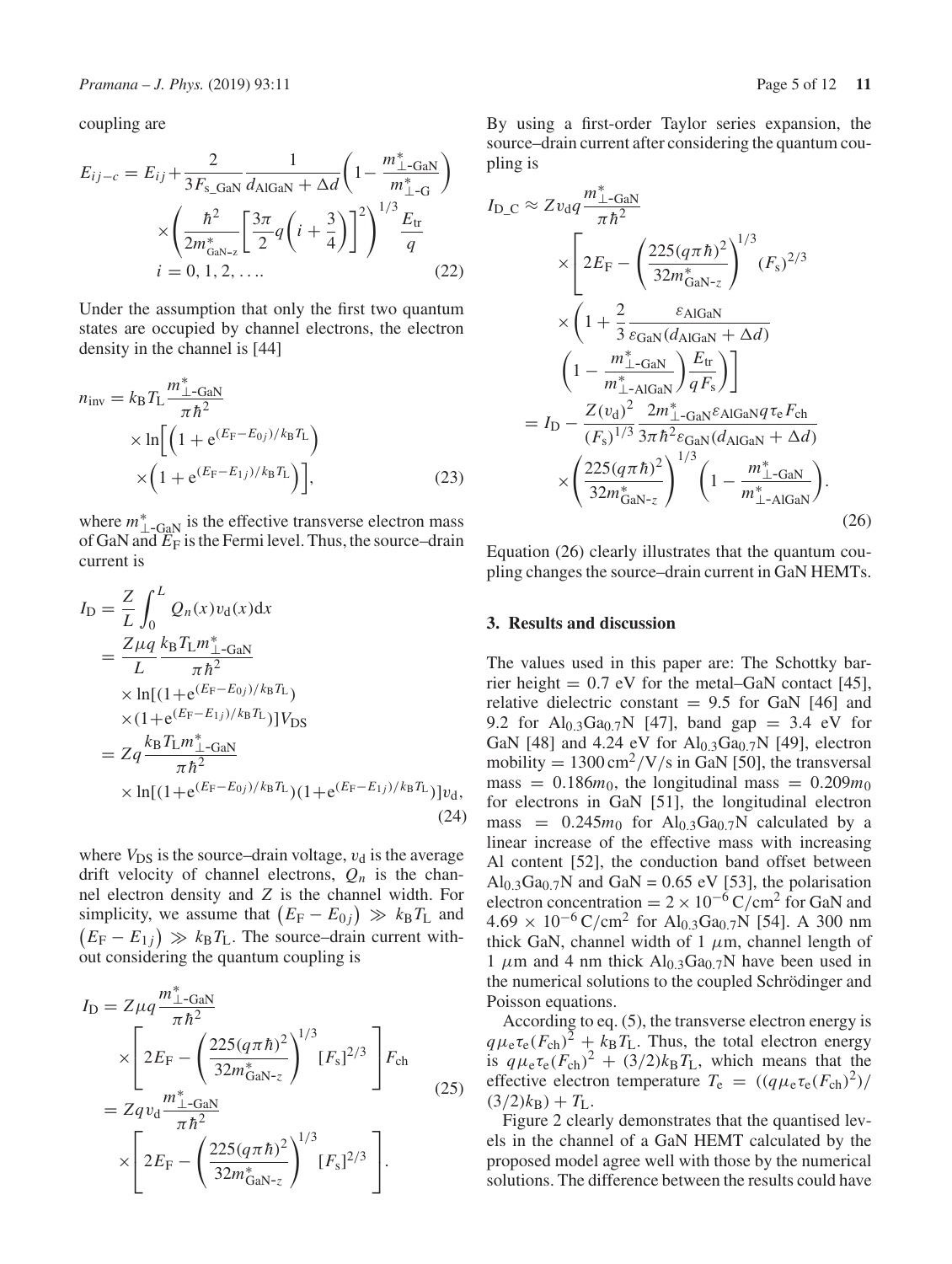

**Figure 2.** The comparison of the first quantised energy levels as a function of electron temperature calculated by the proposed analytical model and the numerical calculations.

been originated from the triangular potential approximation for the two-dimensional gas. Note that  $E_{ij-c} \propto E_{tr}$ according to eq. (22), which means that the quantised energy levels increase linearly with the transverse electron energy. All values of adj.  $R^2$  in linear fitting in figure 2 are found to be larger than 0.995. It means that both models can be used to describe the quantised level dependencies on the electron temperature because Adj.  $R^2$  is the adjusted coefficient of determination in statistics and it tells one that what per cent of the total variability is accounted for by one model. When the transversal electron mass of GaN is 0.186 $m_0$ , the electron temperature in the plane of 1159, 2318 and 3478 K corresponds to the average electron drift velocity of  $3.5 \times 10^5$ ,  $5.5 \times 10^5$  and  $6.8 \times 10^5$  m/s, respectively. Peak transient drift velocities around  $7.5 \times 10^5$  m/s, the average drift velocities around  $4.3 \times 10^5$  m/s [56] and the peak electron transient velocity of  $7.25 \times 10^5$ m/s [57] for GaN at room temperature were reported. It implies that the electron drift velocities used in this paper are reasonable.

Using the momentum and energy relaxation time and effective mass of AlGaN/GaN transistors under various direct-current biases reported in Table III in [55], we can calculate the electron kinetic energy at different channel electric fields. Additionally, the kinetic electron energy  $(E_k = q\mu_e \tau_e (F_{ch})^2)$  due to the channel electric field has been found to increase exponentially with the channel electric field. For an exponential fitting of the data in Table III in [55], we obtain

$$
E_k = k_B(443.3 + 45.7 * \exp(F_{\rm ch}/20.3)).
$$

The unit of temperature is K and the unit of channel field is kV/cm. The value of Adj.  $R^2$  in the exponential fitting is 0.99997. It means that the fitting process is successful. Thus, such an exponential relation has been used to calculate the transverse electron energy in the data of figures 3–10 obtained in the calculations.



**Figure 3.** Contour of the electron temperature in GaN HEMTs between the channel electric field and the lattice temperature.



**Figure 4.** The source–drain current as a function of source–drain voltage with and without considering the quantum coupling.



Figure 5. The source–drain current as a function of the source–drain voltage at the largest electron drift velocity of  $5 \times 10^5$  m/s for different lattice temperatures.

In the data of figures 3–10 obtained in the calculations, for simplicity and ease of understanding, we assume constant electron mobility and a saturation drift velocity.

Figure 3 depicts the contour of the electron temperature between the lattice temperature and the channel electric field. It is clearly seen from this figure that a medium channel electric field at a given lattice temperature will lead to a very large electron temperature in the channel. This figure illustrates that channel electrons can get large energy from the channel electric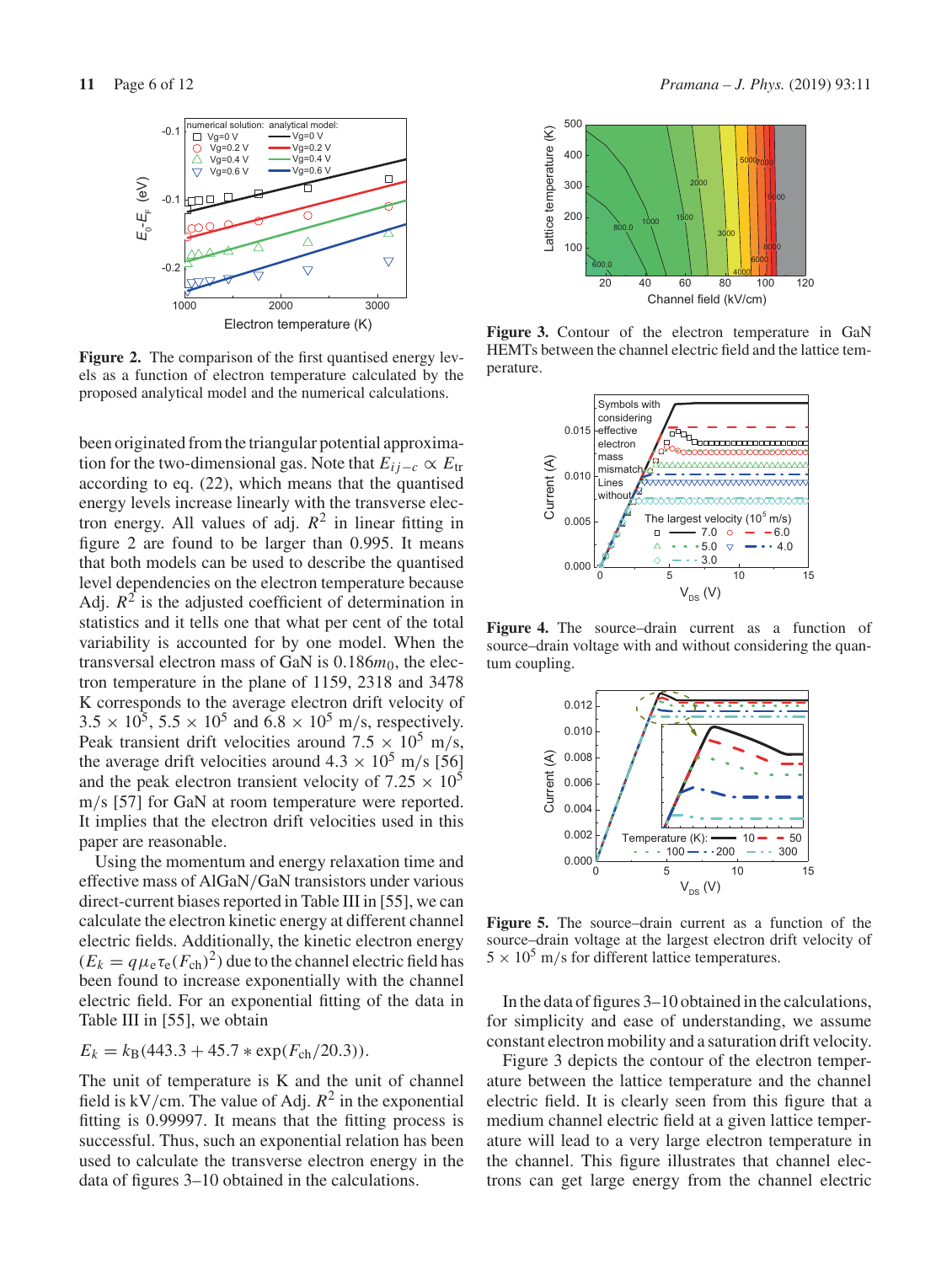

**Figure 6.** The source–drain current as a function of the source–drain voltage at the largest electron drift velocity of  $7 \times 10^5$  m/s for different gate metals.



**Figure 7.** The source–drain current as a function of the source–drain voltage at the largest electron drift velocity of  $7 \times 10^5$  m/s for different effective longitudinal electron mass of (**a**) the gate and (**b**) GaN.

field in GaN HEMTs. Consequently, the barrier height seen by channel electrons with a very large electron temperature will be largely reduced. Such a high electron temperature via the quantum coupling between the longitudinal and transverse components of the threedimensional motions of channel electrons will affect the quantisation in GaN transistors, redistribute the channel electron density and finally change the performance of GaN transistors.

Figure 4 gives a comparison of the source–drain current calculated by the proposed model with and



**Figure 8.** The source–drain current as a function of the source–drain voltage at the largest electron drift velocity of  $7 \times 10^5$  m/s for (**a**) different Schottky barrier height and (**b**) conduction band offset between  $\text{Al}_{0.3}\text{Ga}_{0.7}\text{N}$  and GaN.



**Figure 9.** The source–drain current as a function of source–drain voltage when the gate material is Au for (**a**) different lattice temperatures and (**b**) different effective transverse electron mass of GaN.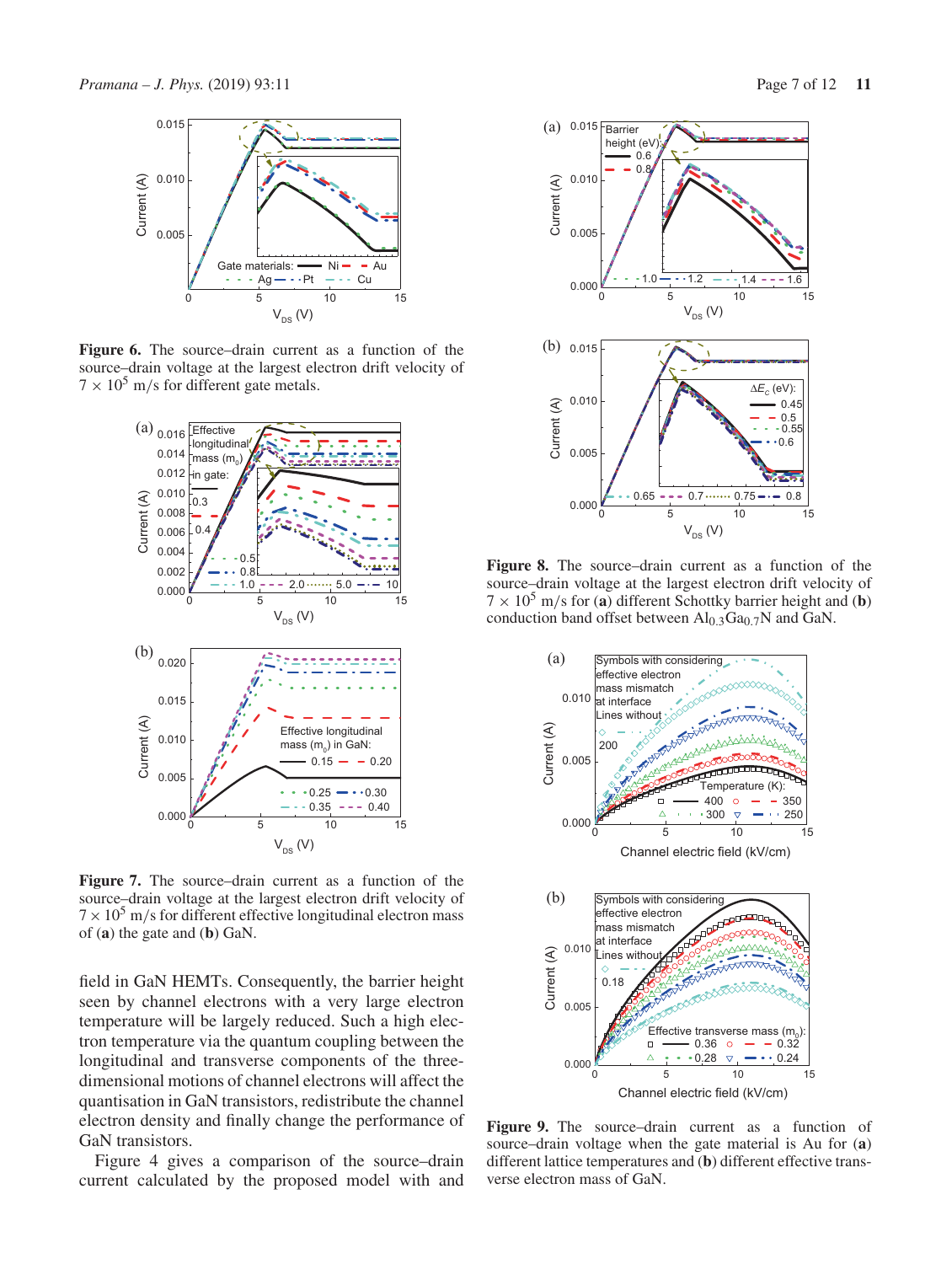

**Figure 10.** (**a**) The source–drain current as a function of source–drain voltage and (**b**) the channel resistance as a function of the gate length of GaN HEMT.

without considering the quantum coupling. The current collapse can be observed in this figure when the electron energy  $= 0.19$  eV or the electron temperature  $= 1771$ K or the average electron drift velocity =  $6 \times 10^5$  m/s with an effective electron mass of  $0.186m_0$  for GaN or  $6.1 \times 10^5$  m/s with  $0.18m_0$  or  $5.3 \times 10^5$  m/s with  $0.25m_0$  or  $4.7 \times 10^5$  m/s with  $0.3m_0$  or  $4.3 \times 10^5$  m/s with 0.36 $m_0$ . More pronounced current collapse can be observed when the average drift velocity =  $7 \times 10^5$  $m/s$  or the electron energy = 0.259 eV or the electron temperature  $= 2303$  K or the average electron drift velocity =  $7 \times 10^5$  m/s with an effective electron mass of 0.186 $m_0$  for GaN. Note that the electron temperature is much larger than 2000 K [58] and the maximum electron temperature can be higher than 6000 K [59] in GaN transistors. Thus, current collapse caused by the quantum coupling can be easily observed in GaN HEMTs due to such high electron temperature. Note that the relative decrease in the source–drain current caused by the quantum coupling  $= 4.6\%$  when the electron temperature  $=$ 1771 K. Figure 4 proves that the quantum coupling at the AlGaN–GaN interface and electrons in the channel with large enough energy are the possible physical origin of the current collapse in GaN HEMTs. When the transverse energy in the channel is larger than the conduction band offset between AlGaN and GaN, such high-energy hot electrons will not be in quantised states of the channel, thus current collapse can disappear.

The saturation velocity in GaN was modelled by

$$
v_{\text{sat}} = \frac{v_{\text{sat300}}}{(1 - A_n) + A_n(T_L/300)}
$$

with  $A_n = 0.25$  [60]. The saturation velocity of 3  $\times$  $10^5$  m/s was chosen in the calculations [61]. Figure 5 clearly shows that the current collapse in GaN HEMTs is less obvious with the increased lattice temperature. Such a temperature-dependent current collapse agrees well with the conclusions observed in experiments that increased temperature can partially eliminate the current collapse in GaN HEMTs [62,63].

Figure 6 shows how the gate materials impact the current collapse. Schottky barrier height of Cu, Ni, Ag, Pt and Au on GaN as 0.97, 1.13, 0.66, 1.16 and 0.98 eV [64] and the effective masses in Cu, Ni, Ag, Pt and Au of 1.01*m*0, 28*m*0, 0.99*m*0, 13*m*<sup>0</sup> and 1.10*m*<sup>0</sup> [65] have been used. Figure 6 clearly shows that the current collapse will be affected by using different gate metal in GaN HEMTs. It agrees well with the experimental observations in GaN HEMTs [66].

Figure 7a shows how the effective longitudinal electron mass of the gate affects the current collapse in GaN HEMTs. It is clearly shown in this figure that the current collapse in GaN HEMTs is dependent on the effective longitudinal electron mass of the gate. Figure 7b shows how the effective longitudinal electron mass of GaN affects the current collapse in GaN HEMTs. This figure clearly illustrates that when the effective longitudinal electron mass of GaN is less, the current collapse in GaN HEMTs is more pronounced .

Figure 8a shows how the Schottky barrier height affects the source–drain current in GaN HEMTs. Figure 8b shows how the conduction band offsets between AlGaN and GaN affects the source–drain current in GaN HEMTs. The current collapse in GaN HEMTs is very weakly dependent on the Schottky barrier height and the conduction band offset can be easily observed in figure 8.

In the above discussion, we neglect the velocity–field relation for better observation of the effects of the effective electron mismatch at the heterojunction interface and hot electrons in the channel on the source–drain current in GaN HEMTs. An analytical relation between the electron mobility and the channel electric field for the  $Al_{0.3}Ga_{0.7}N/GaN$  structure is [67]

$$
\mu_{\rm e} = \frac{\mu_0 + v((F_{\rm ch})^{\alpha - 1}/(F_{\rm c})^{\alpha})}{1 + \xi (F_{\rm ch}/F_{\rm c})^{\beta} + (F_{\rm ch}/F_{\rm c})^{\alpha}},\tag{27}
$$

where  $\alpha$  = 7.057,  $\beta$  = 0.486,  $\xi$  = 3.6524 and  $F_c$  = 122.3389 at room temperature. When the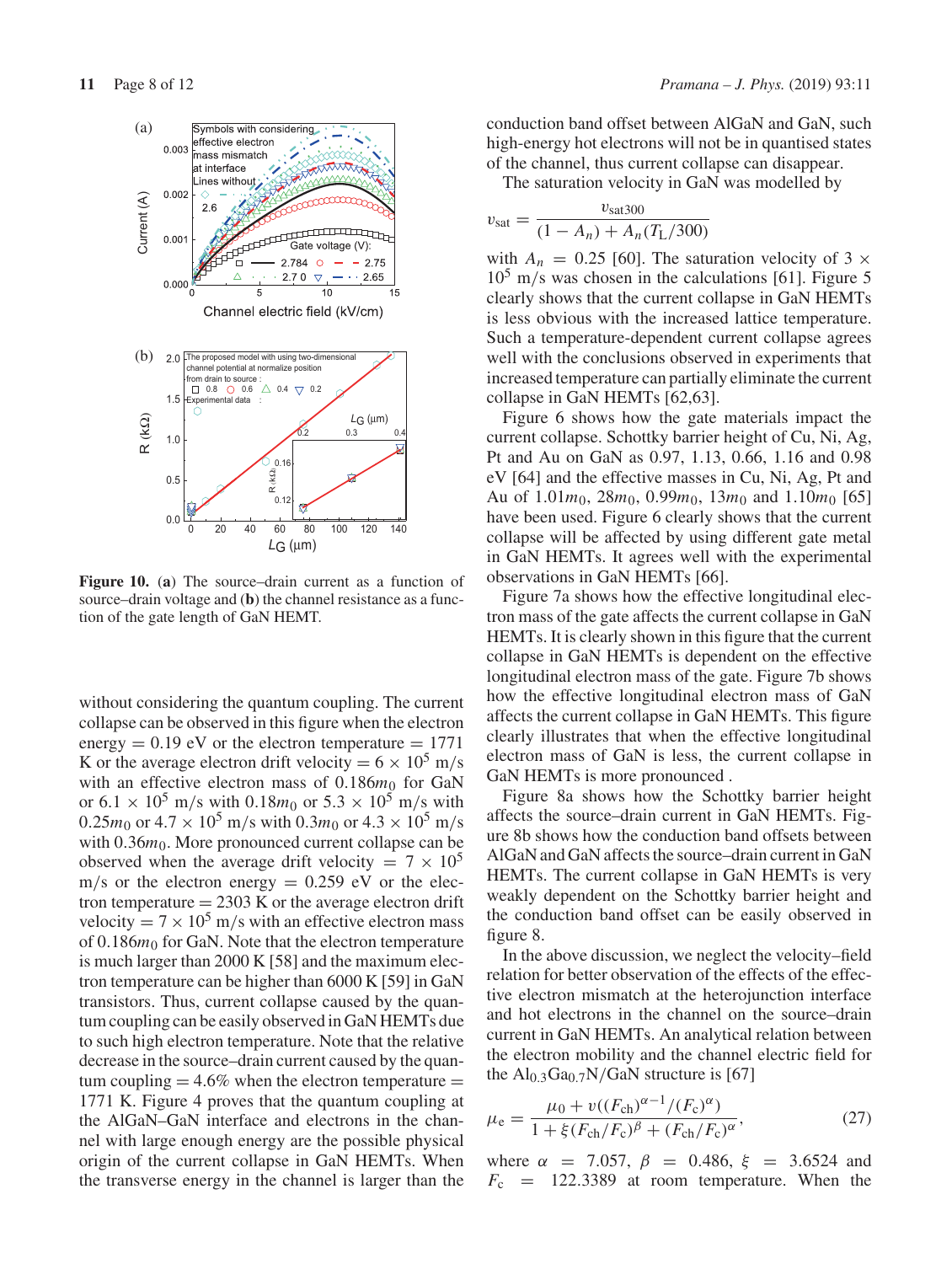transverse energy in the channel of GaN HEMTs is constant, the average drift velocity will be determined by the transverse electron mass and the lattice temperature according to eq. (5). Note that the transverse electron mass of GaN reported in the literature has different values. For example, it was reported as  $0.228m_0$ in [68],  $0.18-29m_0$  in [69] and  $0.22-0.39m_0$  in [70]. The transverse electron mass of  $0.36m<sub>0</sub>$  is chosen in the calculations of figure 9a. It can be clearly seen from figure 9a that the source–drain current in GaN HEMTs decreases with the source–drain voltage when it is large enough. Such a decrease in source–drain current in GaN HEMTs comes from the velocity–field relation. Figure 9a clearly shows that the quantum coupling is neglected for high lattice temperatures, whereas it should be seriously considered for low lattice temperatures. Figure 9b shows how the transverse electron mass affects the source–drain current in GaN HEMTs with and without considering the quantum coupling. Obviously, with a larger transverse electron mass of GaN, a more pronounced decrease in the source–drain current occurs in GaN HEMTs.

According to eq. (5), the average transverse energy is also affected by the energy relaxation time. The energy relaxation time can be described as  $\tau_e$  =  $(E - E_0)/qvF_{ch}$  (*E*<sub>0</sub> is the equilibrium energy at zero applied channel field) [71]. Note that  $E - E_0 =$  $(1/2)m_{\perp-GaN}^*v^2$ , which means that  $\tau_e = (m_{\perp-GaN}^*v)/$  $2q F<sub>ch</sub>$ . Thus, the effects of electron energy relaxation time on the source–drain current in GaN HEMTs are similar to those considering the velocity–field relation because the velocity–field relation implies such a dependent relation.

Figure 10a shows how the gate voltage affects the source–drain current in GaN HEMTs. The lines represent those that have been calculated without considering the quantum coupling but including the velocity–field relation (eq. (27)). Such a velocity–field relation always decreases the source–drain current in the saturation region, which is clearly shown in figure 10a. This conclusion is contrary to the experimental observation that the current collapse varies with gate voltage [72]. However, figure 10a clearly demonstrates that the current collapse predicted by the proposed mode agrees well with the experiments in GaN HEMTs [72]. Additionally, the current reduction is found to be more pronounced for shorter gate length in GaN HEMTs [73], which can also be physically explained by using the proposed model. A new term related to the drain voltage for a two-dimensional channel potential distribution, which is  $-(\varepsilon_{\text{AlGaN}}/(q(d_{\text{AlGaN}} + \Delta d)))V_{\text{ch}}$ , is introduced in eqs (17), (19) and (20). Therefore, the normal electric field is affected by the drain voltage and affects the current collapse in GaN HEMTs according to eq. (26). Note that the channel potential in GaN HEMTs can be directly affected by the gate length (e.g. [74]), and thus leads to a gate length-dependent current collapse. Figure 10b compares the resistances obtained from the experimental data (open hexagons) in [73] with those predicted by the proposed model (open squares, circles, triangles and inverted triangles) by using the two-dimensional channel potential at the normalised position of 0.2, 0.4, 0.6 and 0.8 obtained in [74]. This figure clearly demonstrates that the gate length dependencies of resistance predicted by the proposed model agree well with the experimental data.

The two-step field-plate structure can affect the current collapse in GaN HEMTs because it can relax the electric-field concentration [75]. It can be easily explained by using the proposed model because the channel electric field determines the transverse energy in GaN HEMTs according to eq.  $(5)$ , which can affect the quantised energy level according to eq. (22), redistribute the channel electron density and change the surface potential. Thus, the surface electric field (surface potential) in the channel can affect the current collapse in GaN HEMTs according to eq. (26). The current collapse in GaN HEMTs is suppressed by passivation, which is caused by the surface potential modulation but the exact passivation mechanism still remains a matter of debate [76]. Note that the surface potential modulation will change the normal surface electric field in the channel, and thus the alleviation in the current collapse in GaN HEMTs can be easily explained by using the proposed model because the normal surface electric field in the channel affects the source–drain current according to eq. (26). In the proposed model, the effects of physical parameters on the current collapse in GaN HEMTs can be easily analysed, and thus it can be alleviated through proper optimisation of growth parameters and structure parameters. For example, some researchers believe that it is possible to suppress the current collapse in GaN HEMTs with p-GaN gate [77], which can be physically explained because the quantum coupling of hot electrons in the channel of GaN HEMTs is least when the effective-mass mismatch is least according to eqs (13)– (15), (21) and (24).

The energy and momentum relaxation rates are affected by electron–phonon interaction, hot phonons, plasmons, intervalley scattering, polaritons, hole– optical–phonon interaction, carrier–carrier interactions, acoustic phonons, charged impurities and alloy scattering [78]. Therefore, the current collapse in GaN HEMTs will be strongly affected by whatever can largely impact the energy and momentum relaxation rates such as phonon, intervalley scattering, injection in traps, charged impurities, etc., according to eq. (5). Details on how the phonon affects the effective energy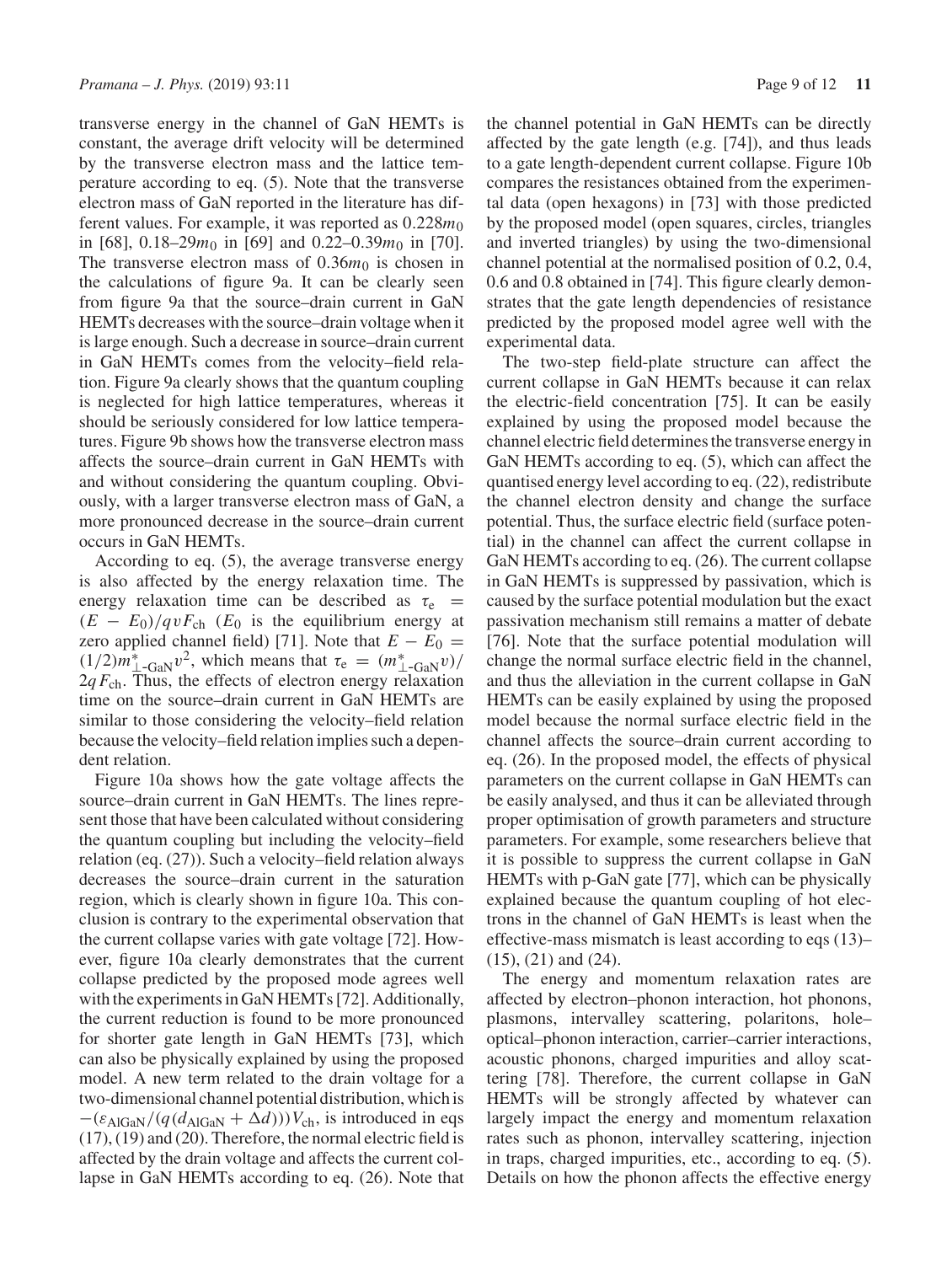relaxation time and momentum relaxation time can be found in [79–81].

## **4. Conclusions**

To summarise, quantum coupling among the motions of the channel electrons in the GaN HEMTs on the current collapse has been theoretically investigated and physically modelled. Based on the combination of the energy (momentum) conservation equations and the three-dimensional Schrödinger equations in the regions of the GaN layer, the AlGaN layer and the gate of the GaN HEMT, an analytical–physical model has been built to describe the current collapse observed in the experiments. The electrothermal effects or the energy relaxation of the channel electrons in the GaN HEMTs can result in very high electron temperature, thereby causing a reduction in the effective barrier height seen by the channel electrons. Thus, it redistributes the twodimensional channel electron density. Further, it can decrease the source–drain current because rising quantised levels lead to a decrease in the conduction electron density in the channel of GaN HEMTs. The proposed model agrees well with the experimental observation in the literature. Hot-electron effects can lead to a very high electron temperature of the two-dimensional electrons in GaN HEMTs. The effective electron mass mismatch at the interface can cause the occurrence of the current collapse when the electron temperature is large enough. Effects of physical parameters such as gate metals, temperature, electric field, gate length, effective electron mass, passivation and the field-plate structure on the current collapse in GaN HEMTs have been investigated in detail. It reveals the correlation between the physical parameters of a GaN HEMT and the current collapse. Thus, the current collapse in GaN HEMTs can be alleviated by optimising device parameters. Through this study, it is evident that the quantum coupling and hotelectron effects should be seriously considered in the characterisation and modelling of GaN HEMTs or other HEMTs. Further physical understanding of the combination of the electrothermal effects and the quantum coupling among the motions of the channel electrons in the GaN HEMTs is of great importance for the design of device structure and its applications.

#### **Acknowledgements**

The author acknowledges the financial support from the National Natural Science Foundation of China under Grant No. 61774014 and the Central Universities under Grant No. 06500010.

#### **References**

- [1] J A Mittereder, S C Binari, P B Klein, J A Roussos, D S Katzer, D F Storm, D D Koleske, A E Wickenden and R L Henry, *Appl. Phys. Lett.* **83**, 1650 (2003)
- [2] M J Uren, J Möreke and M Kuball, *IEEE Trans. Electron. Dev.* **59**, 3327 (2012)
- [3] E Zanoni, G Meneghesso, G Verzellesi, F Danesin, M Meneghini, F Rampazzo, A Tazzoli and F Zanon, *IEDM Technical Digest* (Washington, USA, 1997) pp. 381–384
- [4] C Lee, H Tserng, L Witkowski, P Saunier, S Guo, B Albert, R Birkhahn and G Munns, *Electron. Lett.* **40**, 1147 (2004)
- [5] M Iqbal, P S Ko and S D Kim, *Curr. Appl. Phys.* **14**, 1099 (2014)
- [6] T Mizutani, Y Ohno, M Akita, S Kishimoto and K Maezawa, *IEEE Trans. Electron. Dev.* **50**, 2015 (2003)
- [7] M J Anand, G I Ng, S Vicknesh, S Arulkumaran and K Ranjan, *Phys. Status Solidi C* **10**, 1421 (2013)
- [8] D Jin, J Joh, S Krishnan, N Tipirneni, S Pendharkar and J A del Alamo, *IEDM Technical Digest* (Washington, USA, 2013) pp. 148–151
- [9] B M Green, K K Chu, E M Chumbes, J A Smart, J R Shealy and L F Eastman, *IEEE Electron. Dev. Lett.* **21**, 268 (2000)
- [10] A P Edwards, J A Mittereder, S C Binari, D S Katzer, D F Storm and J A Roussos, *IEEE Electron. Dev. Lett.* **26**, 225 (2005)
- [11] S M Razavi, S H Zahiri and S E Hosseini, *Pramana J. Phys.* **88**: 85 (2017)
- [12] R Swain, K Jena and T R Lenka, *Pramana J. Phys.* **88**: 3 (2017)
- [13] K Jena, R Swain and T R Lenka, *Pramana J. Phys.* **85**, 1221 (2015)
- [14] J Joh and J A Del Alamo, *IEEE Electron. Dev. Lett.* **29**, 287 (2008)
- [15] X D Wang, W D Hu, X S Chen and W Lu, *IEEE Trans. Electron. Dev.* **59**, 1393 (2012)
- [16] G Meneghesso, G Verzellesi, F Danesin, F Rampazzo, F Zanon, A Tazzoli, M Meneghini and E Zanoni, *IEEE Trans. Device Mater. Reliab.* **8**, 332 (2008)
- [17] K Fushinobu and T Hatakeyama, *Trans. Jpn. Inst. Electron. Packag.* **4**, 31 (2011)
- [18] H Rao and G Bosman, *Solid State Electron.* **79**, 11 (2013)
- [19] L F Mao, *Pramana J. Phys.* **72**, 407 (2009)
- [20] L F Mao, H Ning and J Y Wang, *PLoS One* **10**, e0128438 (2015)
- [21] L F Mao, H Ning, Z L Huo and J Y Wang, *Sci. Rep.* **5**, 18307 (2015)
- [22] L F Mao, H Ning, Z Lu and G Wang, *Sci. Rep.* **6**, 24777 (2016)
- [23] L F Mao, *ETRI J.* **39**, 284 (2017)
- [24] L F Mao, J Wang, L Li, H Ning and C Hu, *Carbon* **119**, 446 (2017)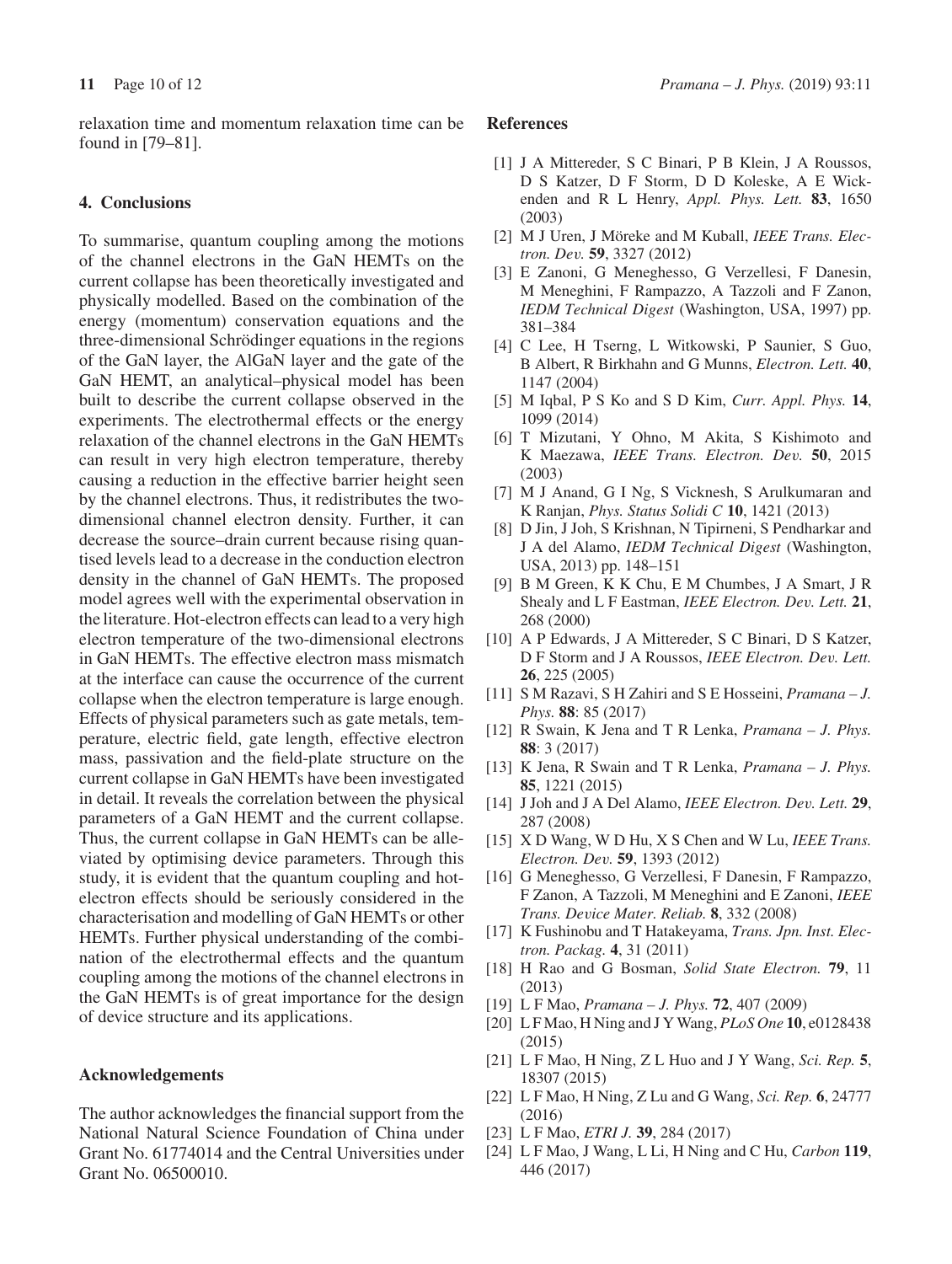- [25] I Hwang, J Kim, H-S Choi, J Oh, J-K Shin and U-I Chung, *IEEE Electron. Dev. Lett.* **34**, 1494 (2013)
- [26] L F Mao, *Appl. Phys. Lett.* **90**, 183511 (2007)
- [27] L F Mao, *Appl. Phys. Lett.* **91**, 123519 (2007)
- [28] L F Mao, *IEEE Electron. Dev. Lett.* **28**, 161 (2007)
- [29] L F Mao, *IEEE Trans. Electron. Dev.* **55**, 782 (2008)
- [30] L F Mao, *Solid State Electron.* **52**, 186 (2008)
- [31] L F Mao, *ETRI J.* **32**, 68 (2010)
- [32] R G Southwick, J Reed, C Buu, H Bui, R Butler, G Bersuker and W B Knowlton, *IEEE International Integrated Reliability Workshop* (S. Lake Tahoe, USA, 2008) pp. 48–54
- [33] W D Hu, X S Chen, Z J Quan, C S Xia, W Lu and P D Ye, *J. Appl. Phys.* **100**, 074501 (2006)
- [34] D Bisi, M Meneghini, C de Santi, A Chini, M Dammann, P Brückner, M Mikulla, G Meneghesso and E Zanoni, *IEEE Trans. Electron. Dev.* **60**, 3166 (2013)
- [35] S Kaneko, M Kuroda, M Yanagihara, A Ikoshi, H Okita, T Morita, K Tanaka, M Hikita, Y Uemoto, S Takahashi and T Ueda, *Proceedings of IEEE 27th International Symposium on Power Semiconductor Devices and ICs* (Hong Kong, China, 2015) pp. 41–44
- [36] H Jiang, J M Hinckley and J Singh, *IEEE J. Quant. Electron.* **33**, 1779 (1997)
- [37] C Moglestue, *J. Appl. Phys.* **59**, 3175 (1986)
- [38] F Stern, *Phys. Rev. B* **5**, 4891 (1972)
- [39] S Rabbaa and J Stiens, *J. Phys. D* **44**, 325103 (2011)
- [40] W Liu, *Fundamentals of III–V devices—HBTs, MES-FETs, and HFETs*/*HEMTs* (Wiley, Hoboken, NJ, 1999)
- [41] A Kranti, S Haldar and R S Gupta, *Solid State Electron.* **46**, 621 (2002)
- [42] M A Huque, S A Eliza, T Rahman, H F Huq and S K Islam, *Solid State Electron.* **53**, 134 (2009)
- [43] A Loghmany and P Valizadeh, *J. Phys. D* **44**, 125102 (2011)
- [44] S Khandelwal, Y S Chauhan and T A Fjeldly, *IEEE Trans. Electron. Dev.* **59**, 2856 (2012)
- [45] T Sawada, Y Ito, K Imai, K Suzuki, H Tomozawa and S Sakai, *Appl. Surf. Sci.* **159**, 449 (2000)
- [46] A S Barker and M Ilegems, *Phys. Rev. B* **7**, 743 (1973)
- [47] D Wang, W D Hu, X S Chen, J T Xu, X Y Li and W Lu, *Opt. Quant. Electron.* **42**, 755 (2011)
- [48] Y I Alivov, E V Kalinina, A E Cherenkov, D C Look, B M Ataev, A K Omaev, M V Chukichev and D M Bagnall, *Appl. Phys. Lett.* **83**, 4719 (2003)
- [49] T R Lenka and A K Panda, *Pramana J. Phys.* **79**, 151 (2012)
- [50] T H Yu and K F Brennan, *J. Appl. Phys.* **89**, 3827 (2001)
- [51] P Rinke, M Winkelnkemper, A Qteish, D Bimberg, J Neugebauer and M Scheffler, *Phys. Rev. B* **77**, 075202 (2008)
- [52] S Schöche, P Kühne, T Hofmann, M Schubert, D Nilsson, A Kakanakova-Georgieva, E Janzén and V Darakchieva, *Appl. Phys. Lett.* **103**, 212107 (2013)
- [53] D J As, A Zado, Q Y Wei, T Li, J Y Huang and F A Ponce, *Jpn. J. Appl. Phys.* **52**, 08JN04 (2013)
- [54] X Yi, H Sun, Y Xiao, H Yang and K Fu, *OSA-IEEE-COS.* (Guangzhou, China, 2010) pp. 1–4
- [55] Y R Wu, J M Hinckley and J Singh, *J. Electron. Mater.* **37**, 578 (2008)
- [56] D Pavlidis, *European Galliun Arsenide Related III– V Compound Application Symposium* (Amsterdam, Netherlands, 2004) pp. 551–554
- [57] M Wraback, H Shen, J C Carrano, C J Collins, J C Campbell, R D Dupuis, M J Schurman and I T Ferguson, *Appl. Phys. Lett.* **79**, 1303 (2001)
- [58] C H Oxley, M J Uren, A Coates and D G Hayes, *IEEE Trans. Electron. Dev.* **53**, 565 (2006)
- [59] B Padmanabhan, D Vasileska and S M Goodnick, *J. Comput. Electron.* **11**, 129 (2012)
- [60] R Quay, *Analysis and simulation of high electron mobility transistors*, Ph.D. dissertation (Technische Universität Wien, 2001)
- [61] S Yagi, S Hirata, Y Sumida, A Nakajima, H Kawai, E M Sankara Narayanan, *Proceedings of the SSDM* (Nagoya, Japan, 2011) pp. 570–571
- [62] C Zhang, M Wang, B Xie, C P Wen, J Wang, Y Hao, W Wu, K J Chen and B Shen, *IEEE Trans. Electron. Dev.* **62**, 2475 (2015)
- [63] C S Oh, C J Youn, G M Yang, K Y Lim and J W Yang, *Appl. Phys. Lett.* **86**, 012106 (2005)
- [64] A C Schmitz, A T Ping, M Asif Khan, Q Chen, J W Yang and I Adesida, *J. Electron. Mater.* **27**, 255 (1998)
- [65] S O Kasap, *Principles of electronic materials and devices*, 3rd edn (McGraw-Hill, New York, 2005)
- [66] T Kawanago, K Kakushima, Y Kataoka, A Nishiyama, N Sugii, H Wakabayashi, K Tsutsui, K Natori and H Iwai,*ESSDERC* (Bucharest, Romania, 2013) pp. 107– 110
- [67] T H Yu and K F Brennan, *J. Appl. Phys.* **91**, 3730 (2002)
- [68] A Kasic, M Schubert, S Einfeldt, D Hommel and T E Tiwald, *Phys. Rev. B* **62**, 7365 (2000)
- [69] C E Dreyer, A Janotti and C G Van de Walle, *Appl. Phys. Lett.* **102**, 142105 (2013)
- [70] T Hofmann, P Kühne, S Schöche, J-T Chen, U Forsberg, E Janzén, N Ben Sedrine, C M Herzinger, J A Woollam, M Schubert and V Darakchieva, *Appl. Phys. Lett.* **101**, 192102 (2012)
- [71] B E Foutz, S K O'Leary, M S Shur and L F Eastman, *J. Appl. Phys.* **85**, 7727 (1999)
- [72] G Simin, A Koudymov, A Tarakji, X Hu, J Yang and M Asif Khan, *Appl. Phys. Lett.* **79**, 2651 (2001)
- [73] K Itagaki, N Kobayashi and K Horio, *Phys. Status. Solidi C* **4**, 2666 (2007)
- [74] T Ahmed, M T A Khan and M S Islam, *IEEE International Conference on Devices, Circuits and Systems* (Coimbatore, India, 2012) pp. 226–229
- [75] W Saito, Y Kakiuchi, T Nitta, Y Saito, T Noda, H Fujimoto, A Yoshioka, T Ohno and M Yamaguchi, *IEEE Electron. Dev. Lett.* **31**, 659 (2010)
- [76] D W DiSanto, H F Sun and C R Bolognesi, *Appl. Phys. Lett.* **88**, 013504 (2006)
- [77] M Meneghini, O Hilt, J Wuerfl and G Meneghesso,*Energies* **10**, 153 (2017)